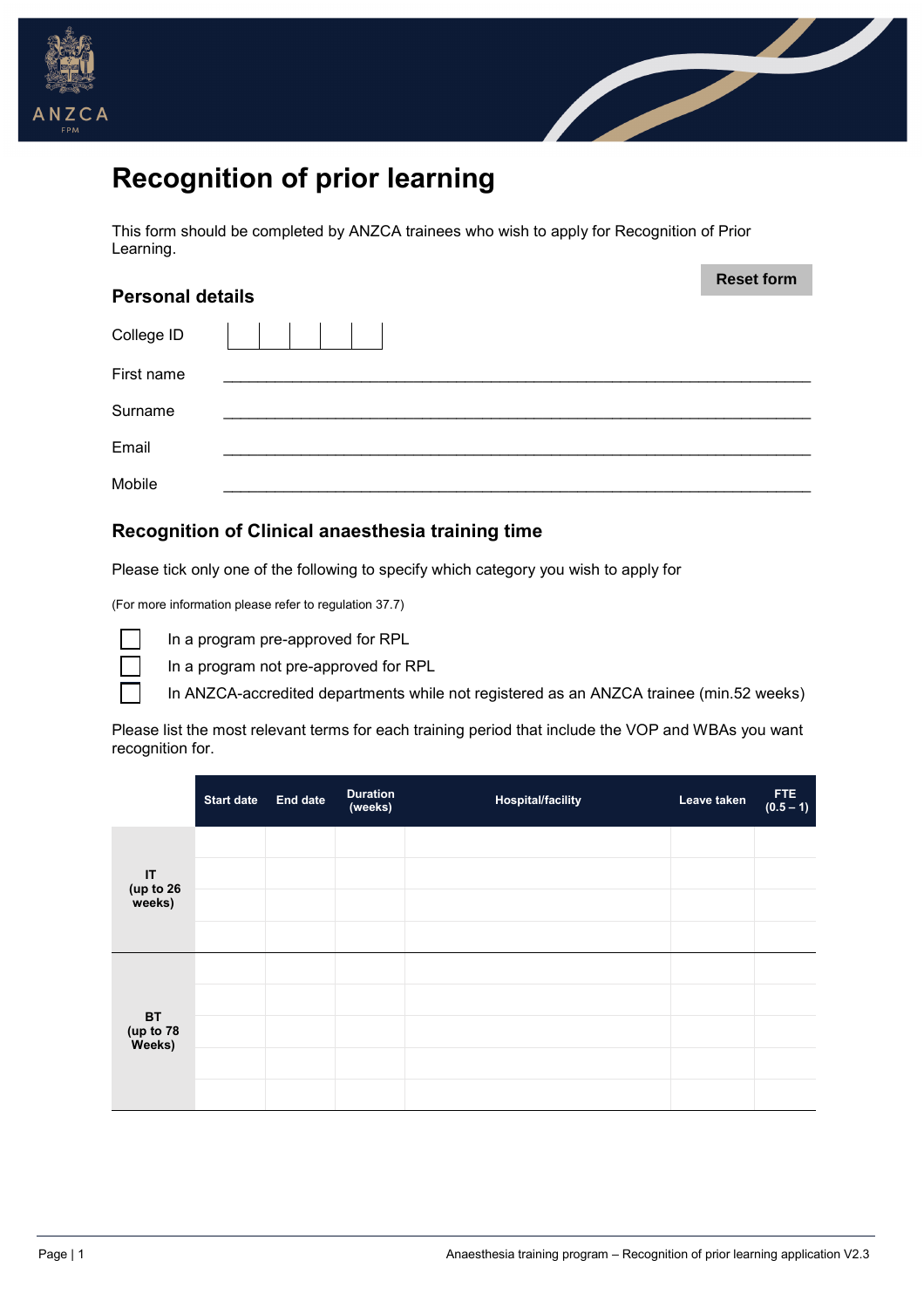

### **Recognition of Other clinical time**

Please list the most relevant terms for each core unit period you want recognition for.

|                                                 | Start date End date | <b>Duration</b><br>(weeks) | <b>Hospital/facility</b> | Leave taken | <b>FTE</b><br>$(0.5 - 1)$ |
|-------------------------------------------------|---------------------|----------------------------|--------------------------|-------------|---------------------------|
| IT<br>(up to 1 weeks<br>intensive<br>care only) |                     |                            |                          |             |                           |
| <b>BT</b><br>(up to 19<br>Weeks OCT)            |                     |                            |                          |             |                           |
| <b>AT</b><br>(up to 38<br>weeks OCT)            |                     |                            |                          |             |                           |
| <b>PFT</b><br>(up to 42 weeks<br>OCT)           |                     |                            |                          |             |                           |

#### **Required documentation**

Please indicate in the table below which credits you are applying for and provide the following supporting documents. For more information, please see notes.

| <b>Requirement</b>                    | <b>Evidence required</b>                                                                  |  |  |
|---------------------------------------|-------------------------------------------------------------------------------------------|--|--|
| Time                                  | A supporting letter on original hospital letterhead                                       |  |  |
| <b>IAAC</b>                           | Initial Assessment of Competence Certificate                                              |  |  |
| <b>Examination</b>                    | <b>FRCA or FCAI Certificate</b>                                                           |  |  |
| <b>Volume of Practice</b>             | Extract of your electronic logbook in the provided template.                              |  |  |
| Workplace-based<br><b>Assessments</b> |                                                                                           |  |  |
| <b>Courses</b>                        | For the following courses, please provide the course certificate:                         |  |  |
|                                       | <b>ALS</b><br><b>APLS</b><br>EMST<br>CICO Neonatal resuscitation<br><b>EMAC</b>           |  |  |
| <b>Specialty experience</b>           | College Certificate/Letter stating training completed to date                             |  |  |
| ICM SSU Sign off                      | A supporting letter from clinical supervisor confirming<br>performance meets expectation. |  |  |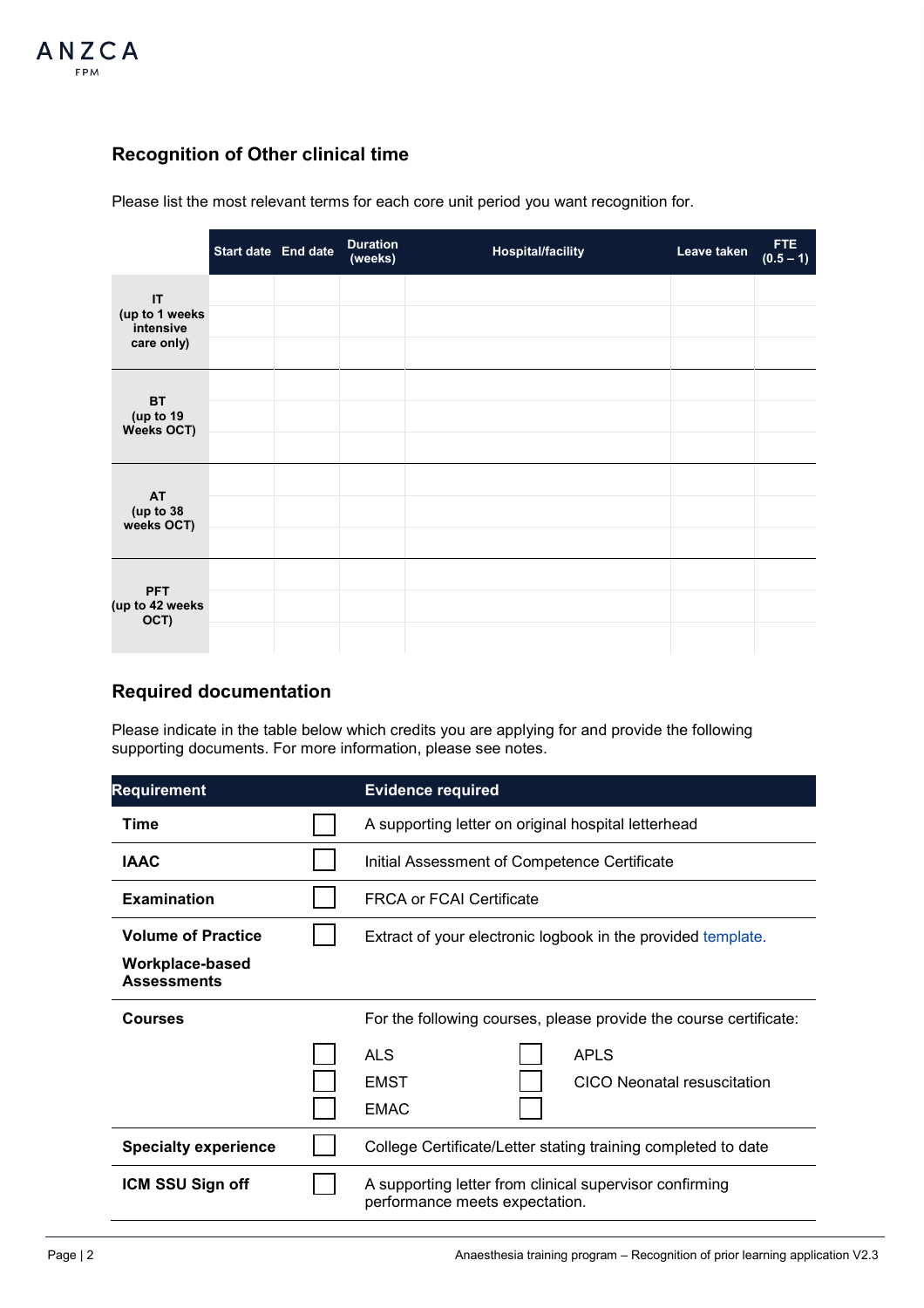

#### **Declaration of trainee**

I have discussed this application with my supervisor of training and I solemnly declare that the statements made in this application are true and accurate

| Signature                                                                     | Date                                                                                                                                                                                                      |
|-------------------------------------------------------------------------------|-----------------------------------------------------------------------------------------------------------------------------------------------------------------------------------------------------------|
|                                                                               |                                                                                                                                                                                                           |
| <b>Supervisor of training endorsement</b>                                     |                                                                                                                                                                                                           |
| I have discussed this application with the trainee and I support the request. |                                                                                                                                                                                                           |
|                                                                               |                                                                                                                                                                                                           |
|                                                                               |                                                                                                                                                                                                           |
| Signature                                                                     | Date                                                                                                                                                                                                      |
|                                                                               |                                                                                                                                                                                                           |
| <b>Payment details</b>                                                        |                                                                                                                                                                                                           |
| recognition of prior learning fee in order to receive credit.                 | If you have not already registered to become a trainee or are not a registered trainee, you must pay a<br>non- refundable preliminary assessment fee. Once you become a trainee, you will need to pay the |
| Please tick to indicate which fee(s) you intend to pay:                       |                                                                                                                                                                                                           |
| <b>Preliminary assessment fee</b>                                             | \$ A 620.00 (GST incl.)                                                                                                                                                                                   |
|                                                                               |                                                                                                                                                                                                           |
| Recognition of prior learning fee                                             |                                                                                                                                                                                                           |
| Australia (GST incl.)                                                         | \$A 3200.00                                                                                                                                                                                               |
| New Zealand (GST incl.)                                                       | \$ NZ 3965.00                                                                                                                                                                                             |
|                                                                               |                                                                                                                                                                                                           |
| Payment amount                                                                |                                                                                                                                                                                                           |
| Visa<br>Credit card type                                                      | Mastercard                                                                                                                                                                                                |
| Credit card number                                                            | Expiry date                                                                                                                                                                                               |
| Name on card                                                                  |                                                                                                                                                                                                           |
| Signature                                                                     |                                                                                                                                                                                                           |

Please send your completed form to the college: ANZCA Training Email: [assessor-requests@anzca.edu.au](mailto:assessor-requests@anzca.edu.au) 

For further information, please email or contact us at +61 3 9510 6299.